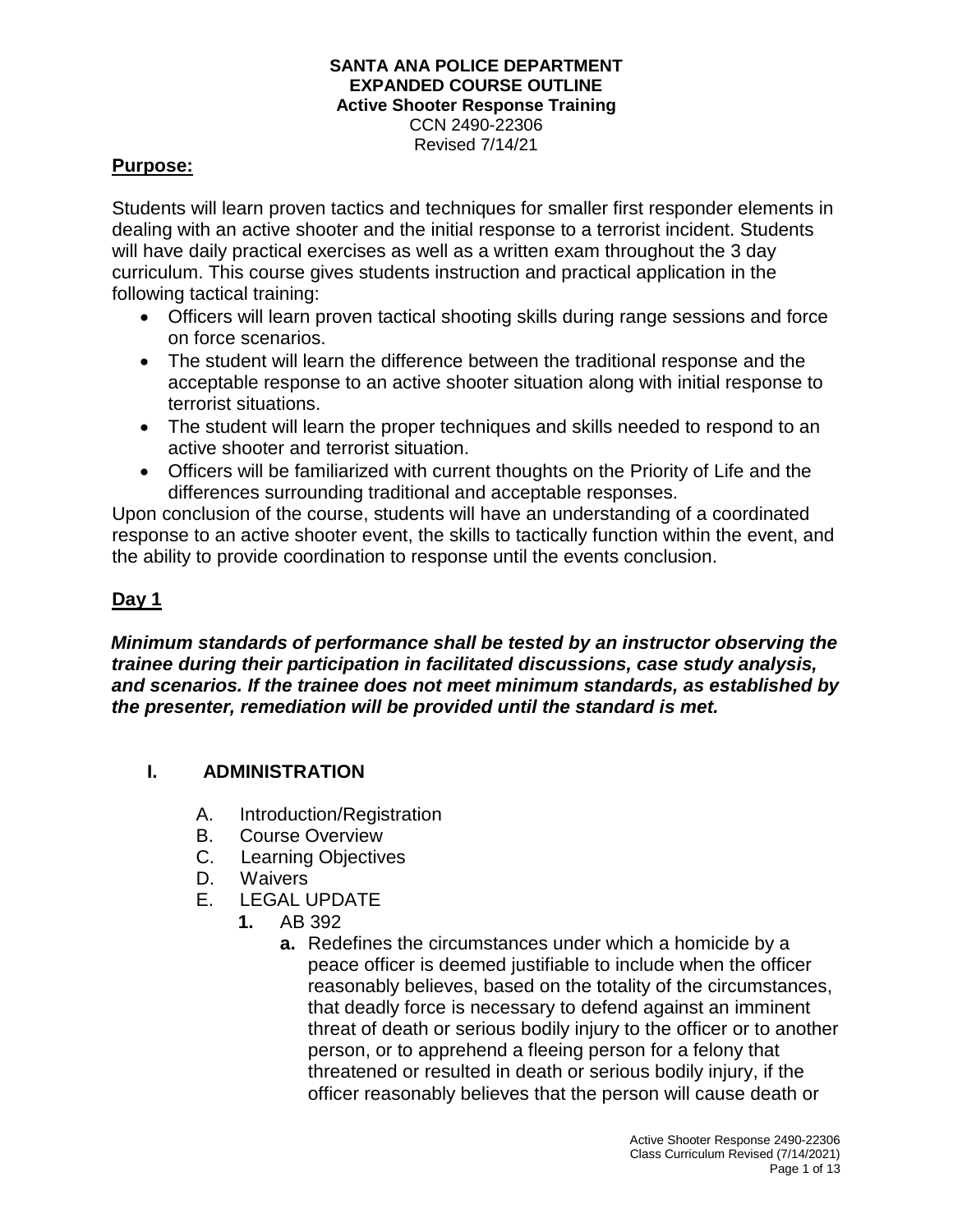CCN 2490-22306

Revised 7/14/21

serious bodily injury to another unless the person is immediately apprehended.

- **2.** PC 835a
	- **a.** The decision by a peace officer to use force shall be evaluated from the perspective of a reasonable officer in the same situation, based on the totality of the circumstances known to or perceived by the officer at the time, rather than with the benefit of hindsight, and that the totality of the circumstances shall account for occasions when officers may be forced to make quick judgments about using force.
- **3.** SB 230
	- **a.** It is the requirement of each law enforcement agency to maintain a policy that provides guidelines on the use of force, utilizing de-escalation techniques and other alternatives to force when feasible, specific guidelines for the application of deadly force, and factors for evaluating and reviewing all use of force incidents, among other things. The bill would require each agency to make their use of force policy accessible to the public.

## **II. BACKGROUND**

- A. Definition of an Active Shooter
- B. Introduction to Terrorism
	- 1. Public misperceptions
	- 2. Identify the major points of contention terrorists use
	- 3. Common characteristics of a terrorist
	- 4. Future trends
	- 5. Department of Defense definition of a terrorist group
- C. School Shootings
	- 1. Columbine
	- 2. The Siege at Beslan
	- 3. Pulse Night Club Orlando Florida
	- 4. Mandalay Bay, Las Vegas
- D. Danger and Disadvantages to First Responders

### **III. IMMEDIATE ACTION TEAMS**

- A. How to Establish
	- 1. Strategy
	- 2. Aggressor Team
	- 3. Contact Team
	- 4. Deployment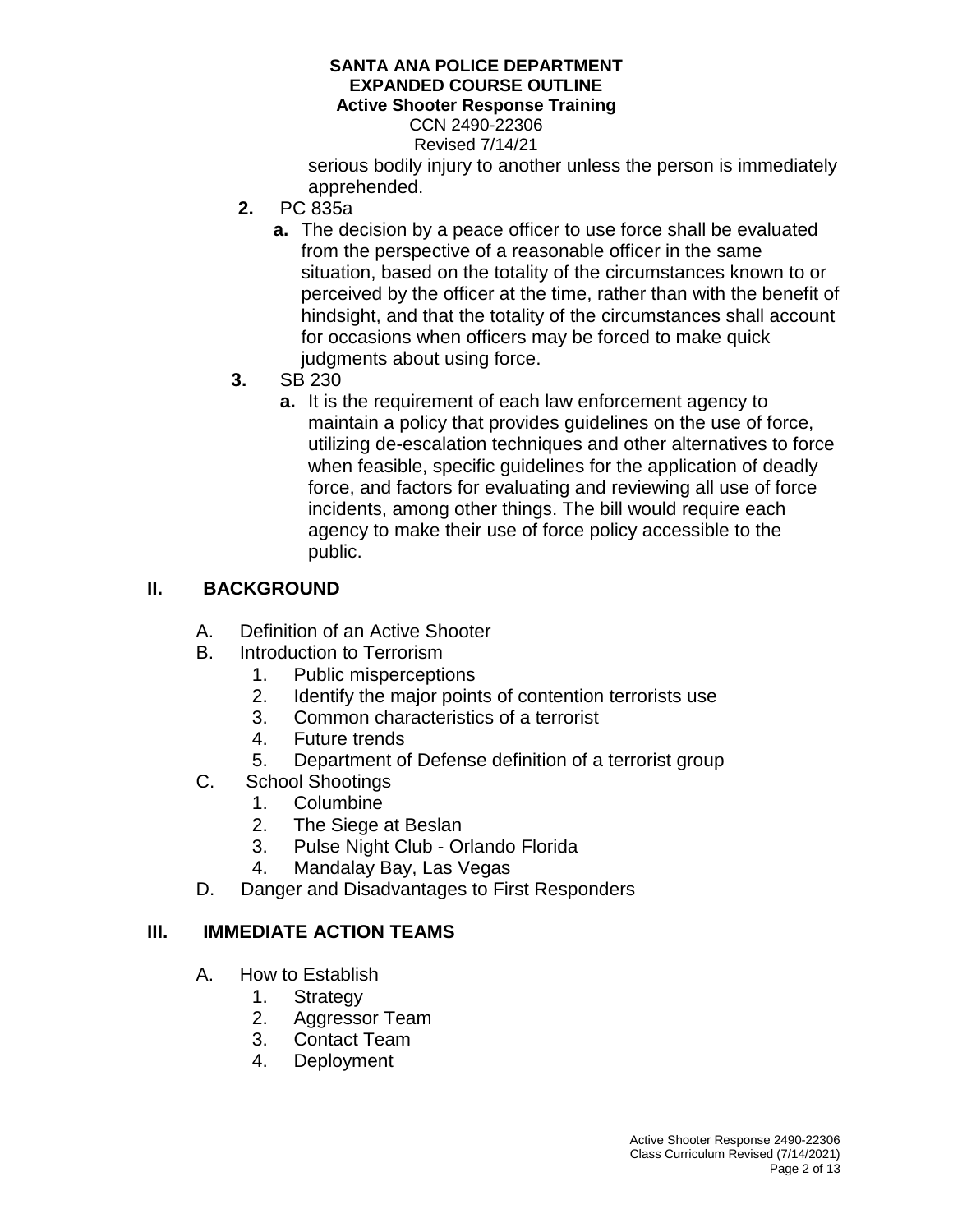CCN 2490-22306 Revised 7/14/21

- B. Identify Cover & Concealment
	- 1. Maneuvering hallways
	- 2. Room entry tactics
- C. Search Team Formations
	- 1. Two officer movement techniques
	- 2. Four officer movement techniques
- D. Dynamic Room Entry
	- 1. Speed<br>2. Surpris
	- **Surprise**
	- 3. Violence of Action
- E. Room Entries
	- 1. Clear the immediate area
	- 2. Clear the doorway
	- 3. Clear your corner
	- 4. Collapse your sector
	- 5. Re-collapse your sector
	- 6. Occupy your point of domination
- F. Dynamic Entry Threat Priorities
	- 1. Occupants with weapons
	- 2. Open doors and red zones the unknown
	- 3. Occupants without weapons
	- 4. Closed doors
- G. Clearing Hallways
	- 1. "L" or "T" shaped
	- 2. Israel Lean
	- 3. High/Low
- H. Clearing Stairwells
	- 1. Vertical danger areas
	- 2. Easier to defend than take
	- 3. Own the cuts
	- 4. "Slinky" effect
- I. Suspect /Person Encounter
	- 1. Weapon position
	- 2. Verbal commands
	- 3. Controlling Individuals encountered

### **IV. UNIFIED RESPONSE**

- A. Initial LE response
- B. Contact Teams (Eliminate Threat)
	- 1. What happens if there is a second shooter?
- C. Casualty Collection Point (CCP)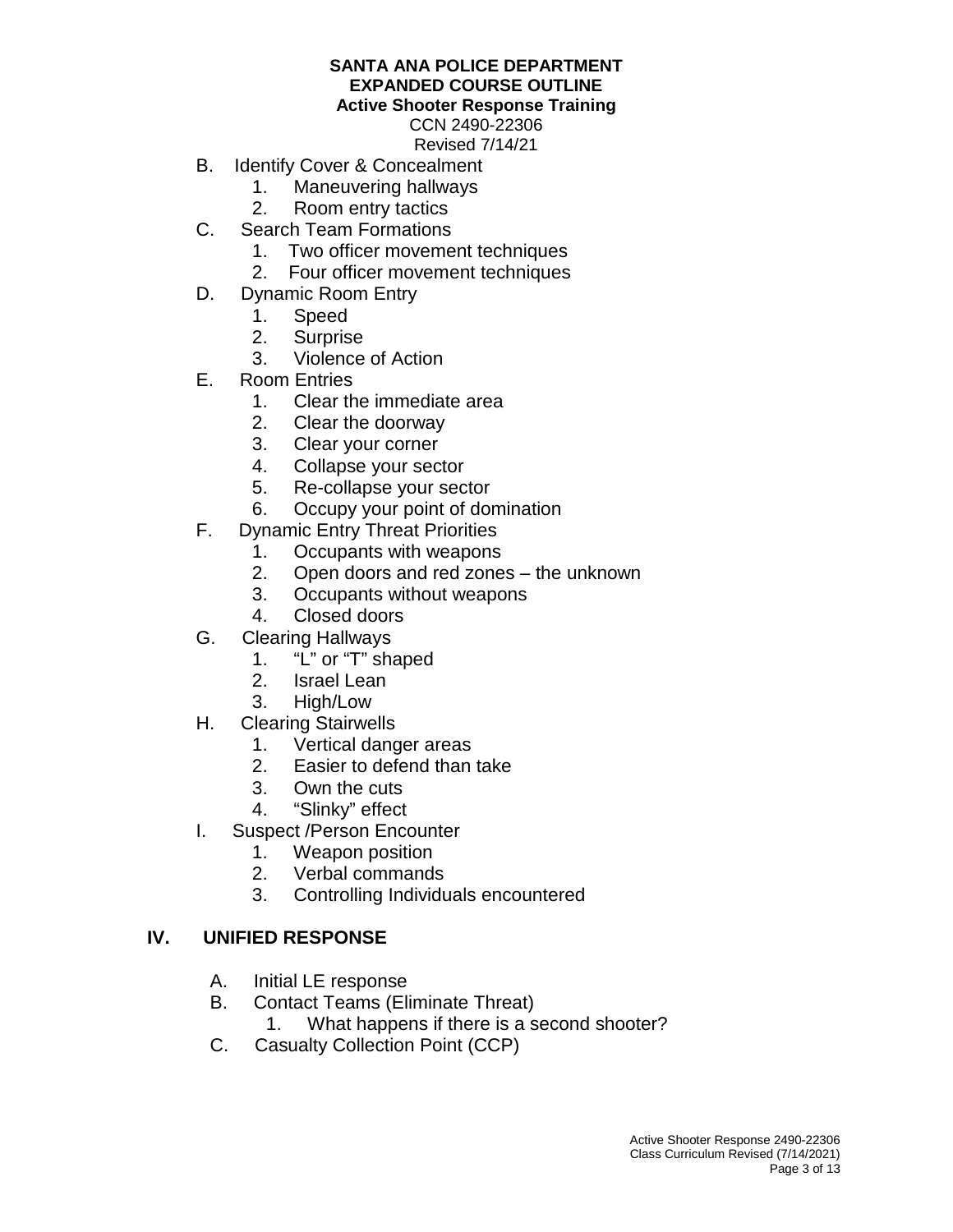## CCN 2490-22306

Revised 7/14/21

- D. Threat assessment and target identification
	- 1. Shoot no shoot (fluid incident and stressful environments)
	- 2. Positive target identification
- E. Incident Commander (IC)
	- 1. Who is the IC?
	- 2. Why is this role important?
	- 3. Create an Incident Action Plan (IAP)
- F. Establish the Incident Command Post (ICP)
	- 1. Where to set up the ICP
	- 2. Inform dispatch
- G. Initial Fire response
- H. Establish Unified Incident Command Post (UICP) with LE
- I. Ensure updated information from dispatch
- J. Identify staging location for resources
- K. Casualty Collection Point (CCP)
- L. Dynamic situation
- M. When establishing CCP, what to look for?
	- 1. Number and location of victims
	- 2. Ingress
	- 3. Egress
	- 4. Security
- N. Safe Corridor
- O. Force Protection Concept
- P. Hot Zone- Front of CT
- Q. Warm Zone-CCP
- R. Cold Zone- CP
- S. Patient Treatment Priorities of life

## **LUNCH BREAK**

## **V. PRACTICAL APPLICATION OPEN AREA**

- A. Tape drills
	- 1. Explanation
	- 2.Concept / Value
- B. Search Team Formations
	- 1. Two officer movement techniques
	- 2. Four officer movement techniques
- C. Dynamic Room Entry
	- 1. Speed
	- 2. Surprise
	- 3. Violence of Action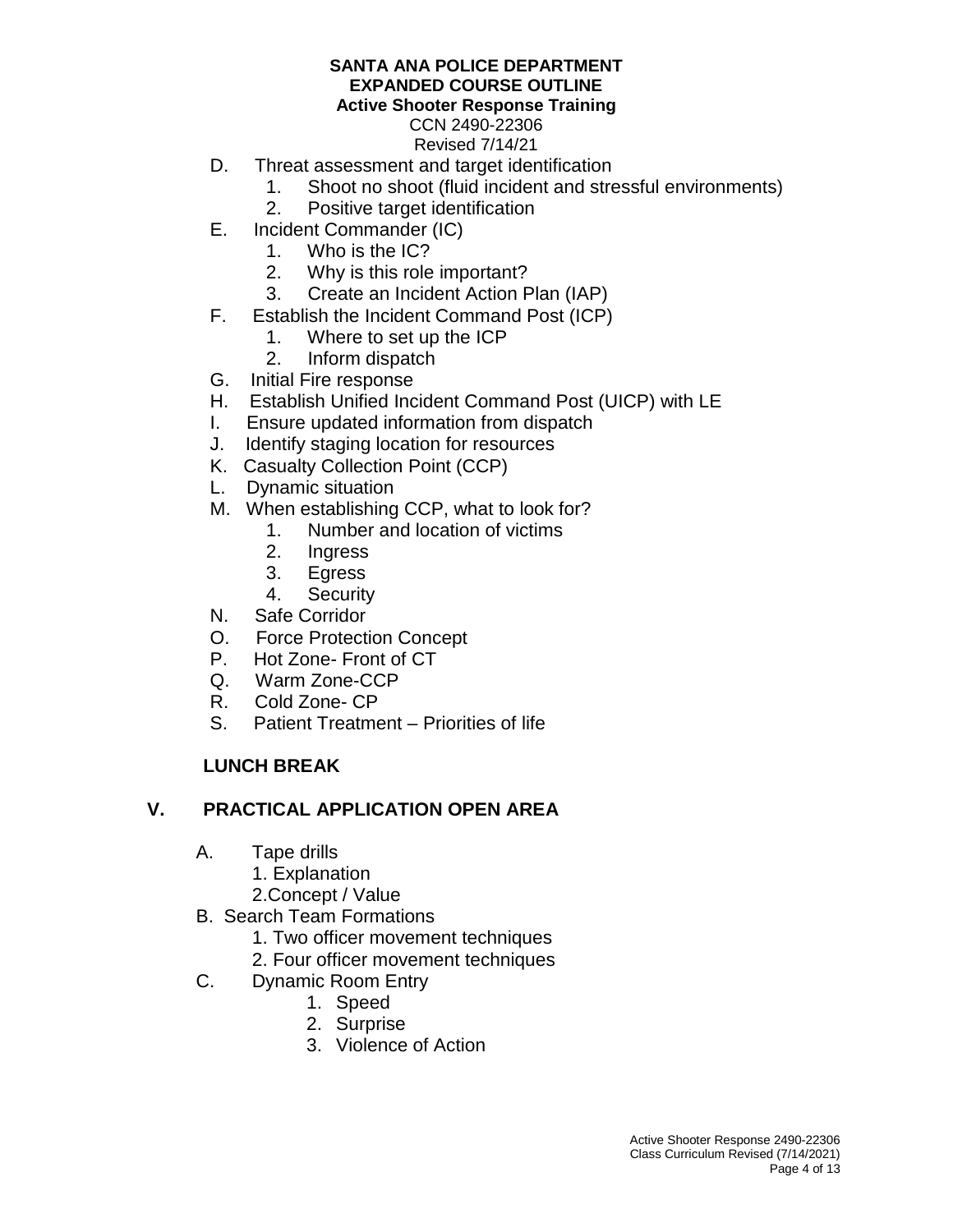# **SANTA ANA POLICE DEPARTMENT EXPANDED COURSE OUTLINE**

#### **Active Shooter Response Training**

CCN 2490-22306 Revised 7/14/21

- D. Room Entries
	- 1. Clear the immediate area
	- 2. Clear the doorway
	- 3. Clear your corner
	- 4. Collapse your sector
	- 5. Re-collapse your sector
	- 6. Occupy your point of domination
- E. Dynamic Entry Threat Priorities
	- 1. Occupants with weapons
	- 2. Open doors and red zones the unknown
	- 3. Occupants without weapons
	- 4. Closed doors
- F. Clearing Hallways
	- 1."L" or "T" shaped
	- 2. Israel Lean
	- 3. High/Low

## **VI. PRACTICAL APPLICATION STRUCTURE**

- A. Clearing Stairwells
	- 1. Vertical danger areas<br>2. Easier to defend than
	- Easier to defend than take
	- 3. Own the cuts
	- 4. "Slinky" effect
- B. Suspect /Person Encounter
	- 1. Weapon position
	- 2. Verbal commands
	- 3. Controlling Individuals encountered

## **VII. DEBRIEF**

### A. Review Learning Objectives

1. Students will be assessed through visual observation by instructors during practical movements

2. Students will be assessed through question and answers during the learning objective review

B. 2<sup>nd</sup> Day Overview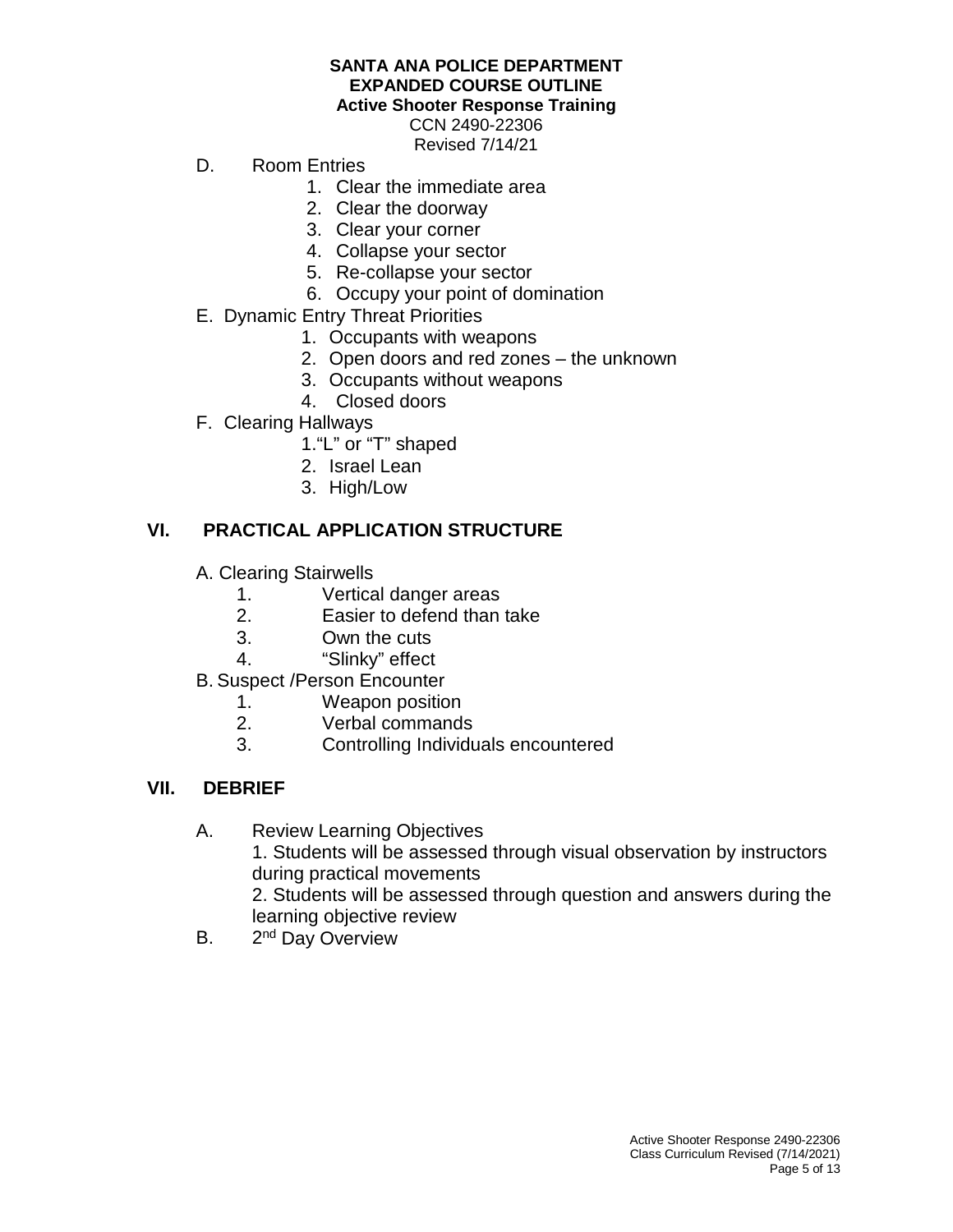CCN 2490-22306 Revised 7/14/21

# **DAY 2**

*Minimum standards of performance shall be tested by an instructor observing the trainee during their participation in facilitated discussions, case study analysis, and scenarios. If the trainee does not meet minimum standards, as established by the presenter, remediation will be provided until the standard is met.*

## **VIII. RANGE EXERCISE**

- A. Range Overview/Objectives
- B. Weapons Safety Orientation, Safety Brief
	- 1. All Weapons are to be considered loaded
		- Never point the muzzle at anything you are not willing to shoot at
	- 2.Never point the muzzle at anything you are not willing to destroy
	- 3. Keep finger off trigger until you are ready to fire
	- 4.Be sure of your target and background
	- 5.Range and Tactical Safety
		- 1. Follow Range Rules
		- 2. Follow Instructor Commands
		- 3. Strict Weapon Discipline and Muzzle Control
		- 4. No Lasing of Personal Body Parts
		- 5. Movement and Reloading only on Double Action
- C. Review of Range Safety Rules
	- 1. Cover primary elements as a checklist with students
	- 2. Local emergency/first aid procedures to include radio/telephone procedures, closest medical facility

## **IX. FORCE OPTIONS OVERVIEW**

- A. Lethal Force
	- 1. Legal/moral/ethical issues involving Use of Force/Lethal Force
	- 2. Civil Implications of using Force/Lethal Force
- B. Use of Force/Lethal Force and Firearms Policy
	- 1. Use of force options
	- 2. Verbal, hands, less than lethal, lethal force
	- 3. Escalation and de-escalation process

## **X. DEPARTMENT POLICY**

- A. Reasonable cause
- B. Imminent threat
- C. Death or great bodily injury
- D. Fleeing violent felon specifications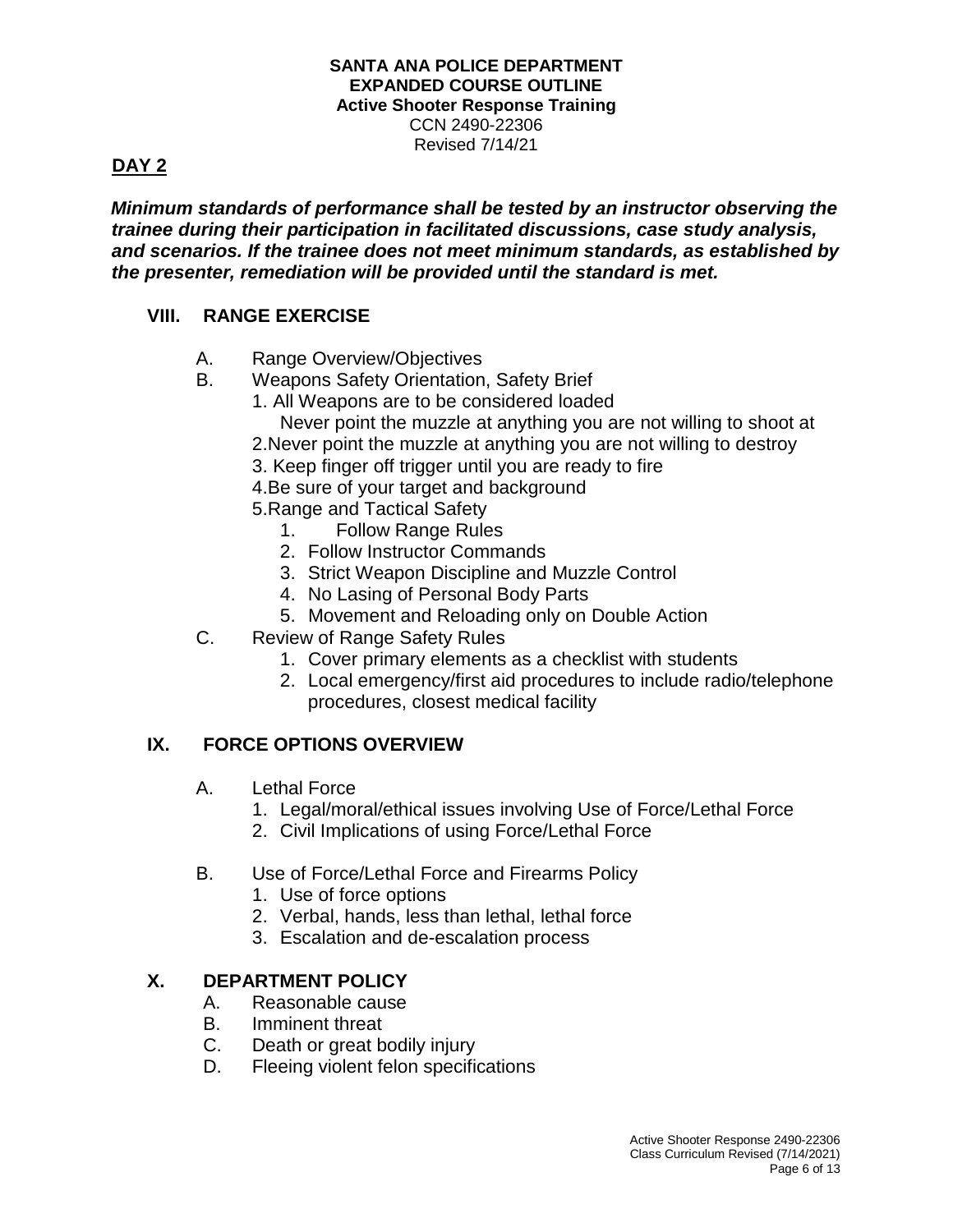CCN 2490-22306

Revised 7/14/21

E. Other policy areas and issues

## **XI. DESCRIPTION AND NOMENCLATURE OF WEAPONS**

A. Cover thoroughly external and internal features of weapon

## **XII. BASIC ELEMENTS OF MARKSMANSHIP**

- A. Positions to Carry
	- 1. The point
	- 2. The hunt
	- 3. The low and ready
	- 4. Ready
	- 5. Safety circle
	- 6. Holster
- B. Sight alignment
	- 1. Illustrate proper sight alignment and the effects of improper alignment
	- 2. Sight picture
		- (1) Emphasize importance of concentration on front sight
- C. Trigger control
	- 1. Single most important element
- D. Breathing
	- 1. Oxygenation of bloodstream essential to clear vision and steady hand. Breath must be held intermittent while firing to avoid vertical string shots.
- E. Firing positions
	- 1. Prone
	- 2. Kneeling
	- 3. Standing
	- 4. Demonstrate all positions with and without barricade
- F. Stoppage Drills
	- 1. Misfire drill, failure to extract, double-feed, magazine malfunction and how to clear malfunctions

## **XIII. LIVE FIRE EXERCISE**

- A. Brief directive on control and use handgun and rifle (180 rounds each)
- B. Instruct the class in proper method of tactical deployment bullet penetration capabilities and limitations, trajectory and deflection
- C. FIRST COURSE OF FIRE: ( Handgun, 5 yard line, total of 45 rounds on 3"circle target ) This is a, slow fire, course of fire, concentrating on the 8 fundamentals of pistol shooting and accuracy. Starting from the holster, on the command of threat, each student will draw his/her handgun and engage one 3" circle.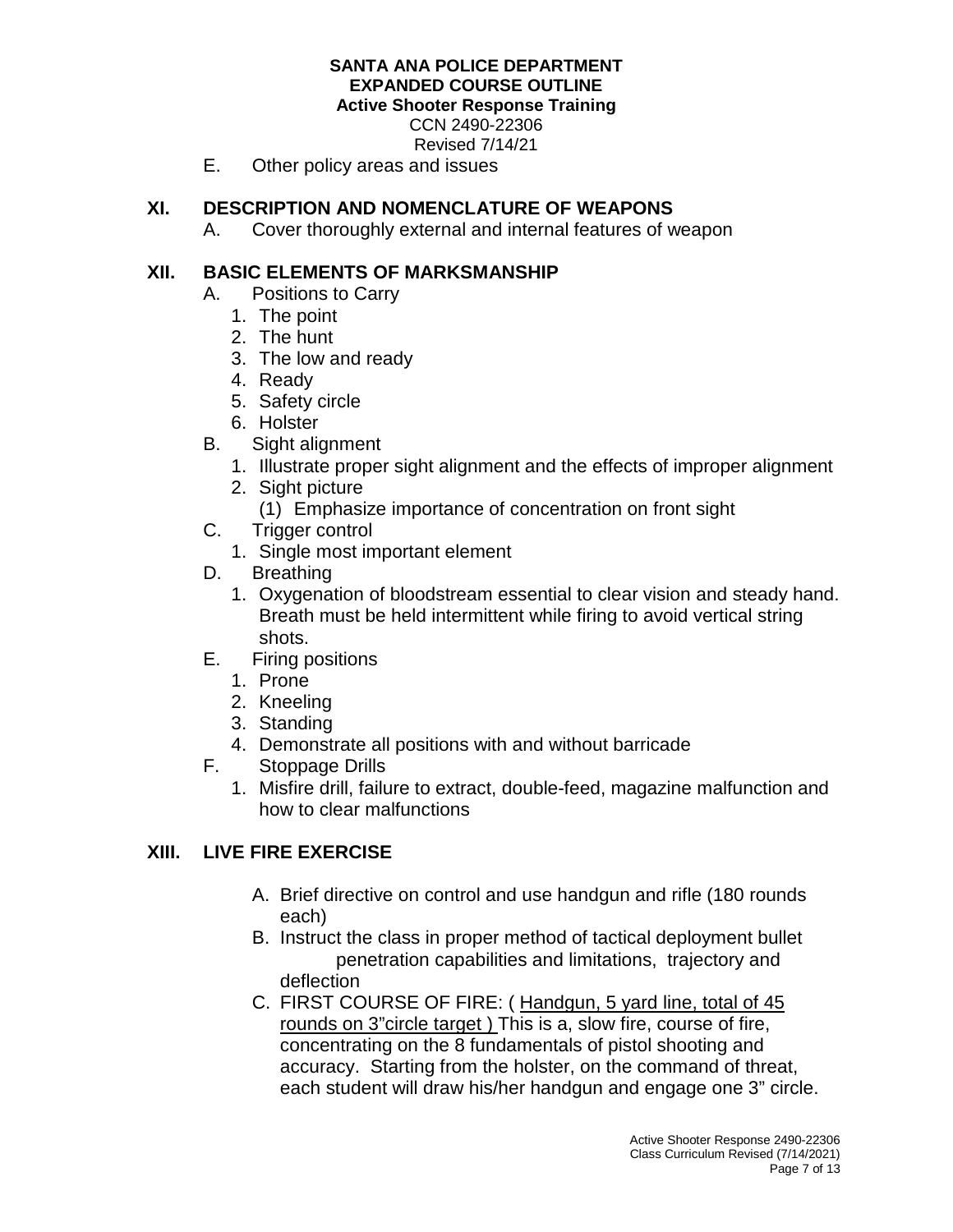CCN 2490-22306 Revised 7/14/21

The student will fire one round at a time at his or her own speed, each time coming down to the low ready. The student will shoot through one magazine, reload, and come back on target and then holster and lockdown a safe weapon. Once the line has completed the first magazine, the student will pick a clean 3" circle and repeat the drill 3 more times.

- D. SECOND COURSE OF FIRE: (Handgun, 5 yard line, total of 45 rounds on 6"circle target) This course of fire will teach the student the techniques required for presentation shots. Starting from position #3, on the preparatory command of threat, each student will come to a full presentation his/her weapon and engage one 6" circle and fire 1 round as soon as the weapon reaches full presentation. The student will come down to the low ready, scanning and accessing then return to position #3, waiting for the command of threat and engage the same 6" target again. The
- E. student will change magazines as needed until three magazines have been expended.
- F. THIRD COURSE OF FIRE: (Handgun, 5 yards, total 45 rounds, (4) Q-Bowling Pin targets) This is a rapid fire, shooting on the move,
- G. engaging targets laterally drill. The student will start at the 5 yard line. On the command of move, the student will begin tactically walking laterally to the targets. Each time the command of threat is given, the student will engage the target directly to his/her right or left by firing 2 rounds in rapid succession engaging a total of 10 targets without stopping. The target will be placed three feet apart from each other. The student will fire 2 rounds, in rapid succession, into the first 9 targets and perform a body armor drill on the last target, by firing 2 rounds to the body and one to the head. Once the last target has been engaged the student will come to the low ready and scan and access. The student will repeat the drill starting from the other side. The students will continue drill until 3 magazines have been expended.
- H. FOURTH COURSE OF FIRE: (Handgun, 20 yards to 3 yards, total of 45 rounds, Q-Bowling Pin target) This is a rapid fire, shooting on the move, moving towards the target drill. The student will start at the 20 yard line. On the command of move, the student will start **walking briskly** (smooth, steady, heel to toe, a quick walk) towards the target. Each time the command of threat is given, without stopping and staying on line with other students, the student will fire 2 rounds in rapid succession at the target, not stopping until coming within arm's reach of the target. The student will come to a low ready scanning, accessing. The command for a tactical reload will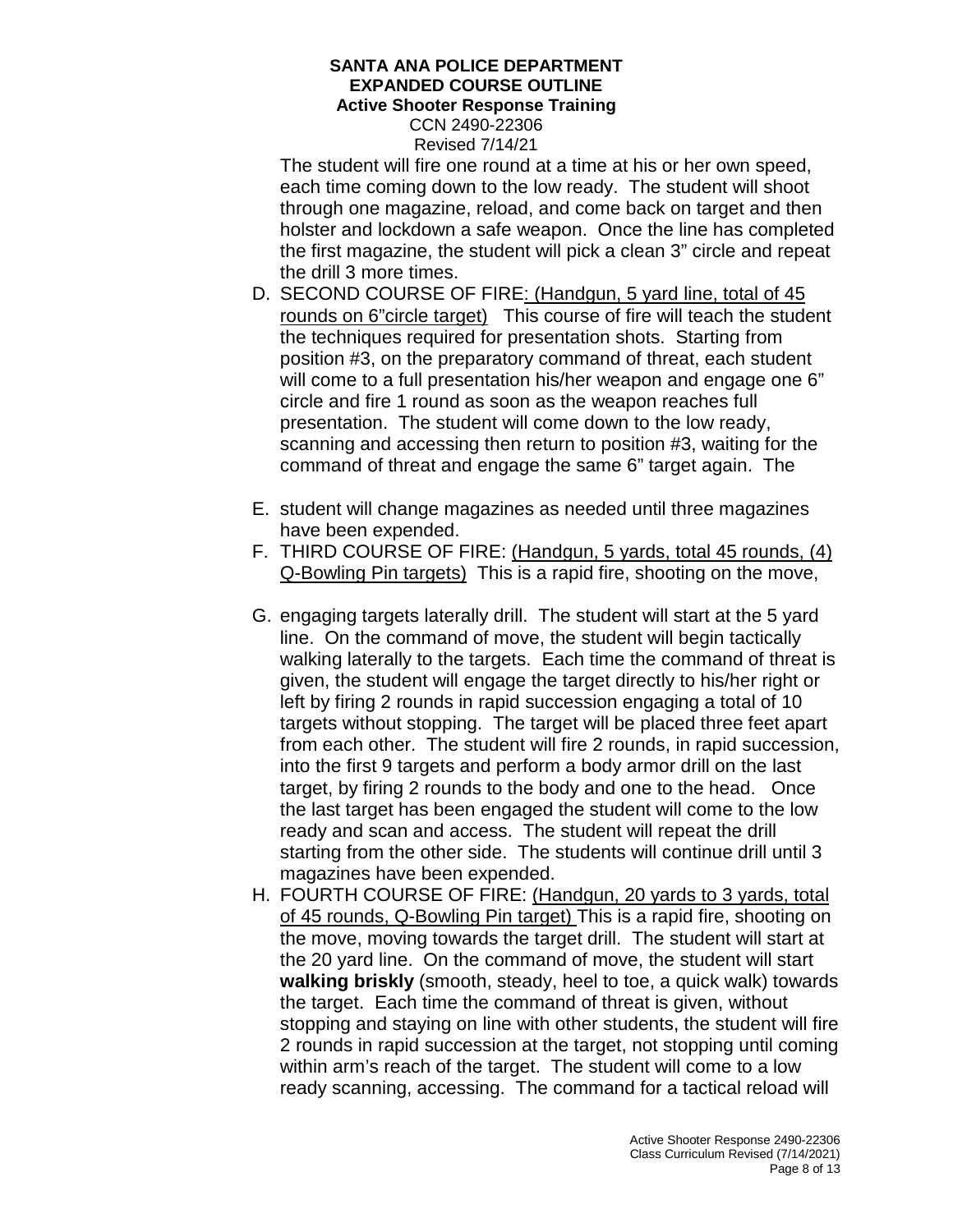CCN 2490-22306 Revised 7/14/21

be given and the student will have to make a tactical reload of their weapon. Once the tactical reload has been completed the command turn and move will be given. The students will turn and run quickly back to the 20 yard line and repeat.

- I. FIFTH COURSE OF FIRE: (Primary weapon- Long Gun/Secondary- Handgun, 7 yard line, total 60 rounds, 30 rounds each string for 2 strings, on Q-Bowling Pin target) The first string is a, slow fire, course of fire, concentrating on shooting fundamentals of the long gun and accuracy. The second string is a rapid fire string with students either performing a double tap or controlled pairs on the target. The third string is a single shot string with iron sights only. Starting from the low ready, on the command of threat, each student will engage one target. The student will fire one round at a time at his/her own speed, each time coming down to the low ready. When the magazine runs dry, the student will transition to his/her handgun and fire 2 rounds on the same target.
- J. The student will load and make ready his/her long gun and come back on target before coming back down to the low ready. On the command of threat the student will repeat for each string of fire.
- K. SIXTH COURSE OF FIRE: (Primary weapon- Long Gun/Secondary-Handgun, 5 yard line, total of 30 rounds, Q-Bowling
- L. Pin target) This is a rapid fire, double tap, course of fire requiring the student to transition from an empty long gun to handgun for a two shot engagement of the target. Starting from the low ready, on the preparatory command of threat, each student will attempt engage one Q target with the long gun which is unloaded then transition to the handgun and fire 2 rounds in rapid succession into the target. After the 2 rounds have been fired, the student will come down to the low ready, scanning and accessing then holstering. On the command of threat the student will repeat the engagement. The student will re-cock his/her long gun and come back on target before coming back down to the low ready. Repeat until all handgun rounds are expended.
- M. SEVENTH COURSE OF FIRE: (Primary weapon-Long Gun/Secondary-Handgun, 7 yards, total of 30 rounds, (10)Q-Bowling Pin targets) This is a rapid fire, shooting on the move, engaging targets moving laterally drill. The student will start at the 7 yard line. On the command of move, the student will begin tactically walking Laterally to the targets. Each time the command of threat is given, the student will engage the target directly to the left or right of him/her by firing 2 rounds in rapid succession without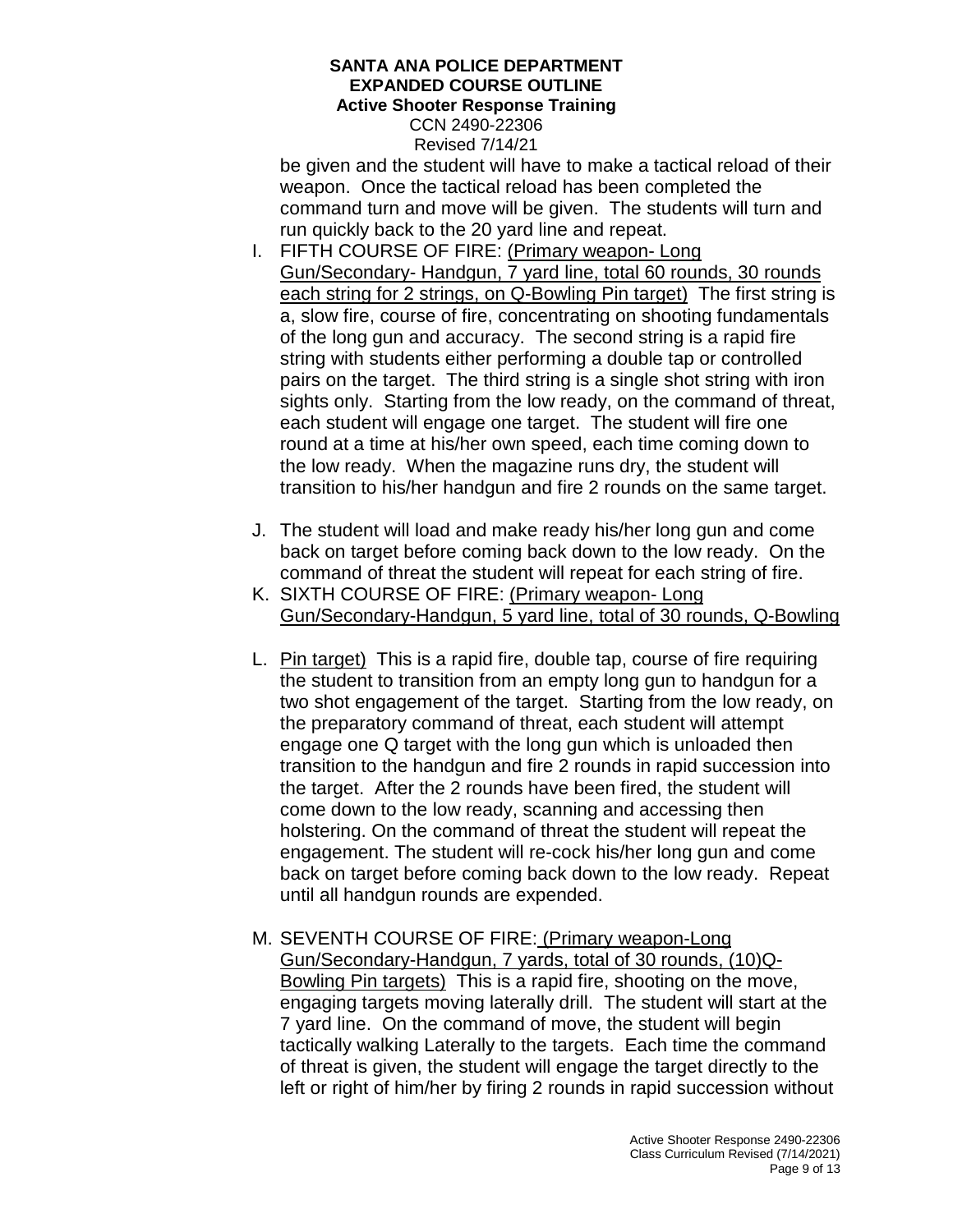CCN 2490-22306 Revised 7/14/21

stopping. The targets will be placed three feet apart from each other. The student will fire 2 rounds, in rapid succession, into the first 9 targets and perform a body armor drill on the last target, by firing 2 rounds to the body and one to the head. Once the last target has been engaged the student will come to the low ready and scan and access. The student will repeat the drill starting from the other side. The transition rule will be in affect the entire drill. The students will continue the drill until 3 magazines have been expended.

- N. EIGTH COURSE OF FIRE: (Primary weapon-Long Gun/Secondary-Handgun, 25 yards to 3 yards, total of 60 rounds, Q-Bowling Pin target) This is a rapid fire, shooting on the move, course of fire, moving towards the target drill. The student will start at the 25 yard line. On the command of move, the student will begin a **tactical walk** (smooth, steady, heel to toe walk) towards the target in front of him/her making sure to stay on line with the other students. Each time the command of threat is given, the
- O. student, without stopping, will fire 2 rounds in rapid succession at the target and will continue moving towards the target until coming within an arm's reach of the target. This course of fire will repeat for 3 magazines. If at any time the students weapon malfunctions or a reload is required, they will immediately transition to handgun firing
- P. 2 rounds if needed or when the command of threat is given. The student will load and make ready their long gun when appropriate.

## **LUNCH BREAK**

### **XIV. PRACTICAL APPLICATION STRUCTURE**

- A. Room Entries
	- 1. Clear the immediate area
	- 2. Clear the doorway
	- 3. Clear your corner
	- 4. Collapse your sector
	- 5. Re-collapse your sector
	- 6. Occupy your point of domination
- B. Dynamic Entry Threat Priorities
	- 1. Occupants with weapons
	- 2. Open doors and red zones the unknown
	- 3. Occupants without weapons
	- 4. Closed doors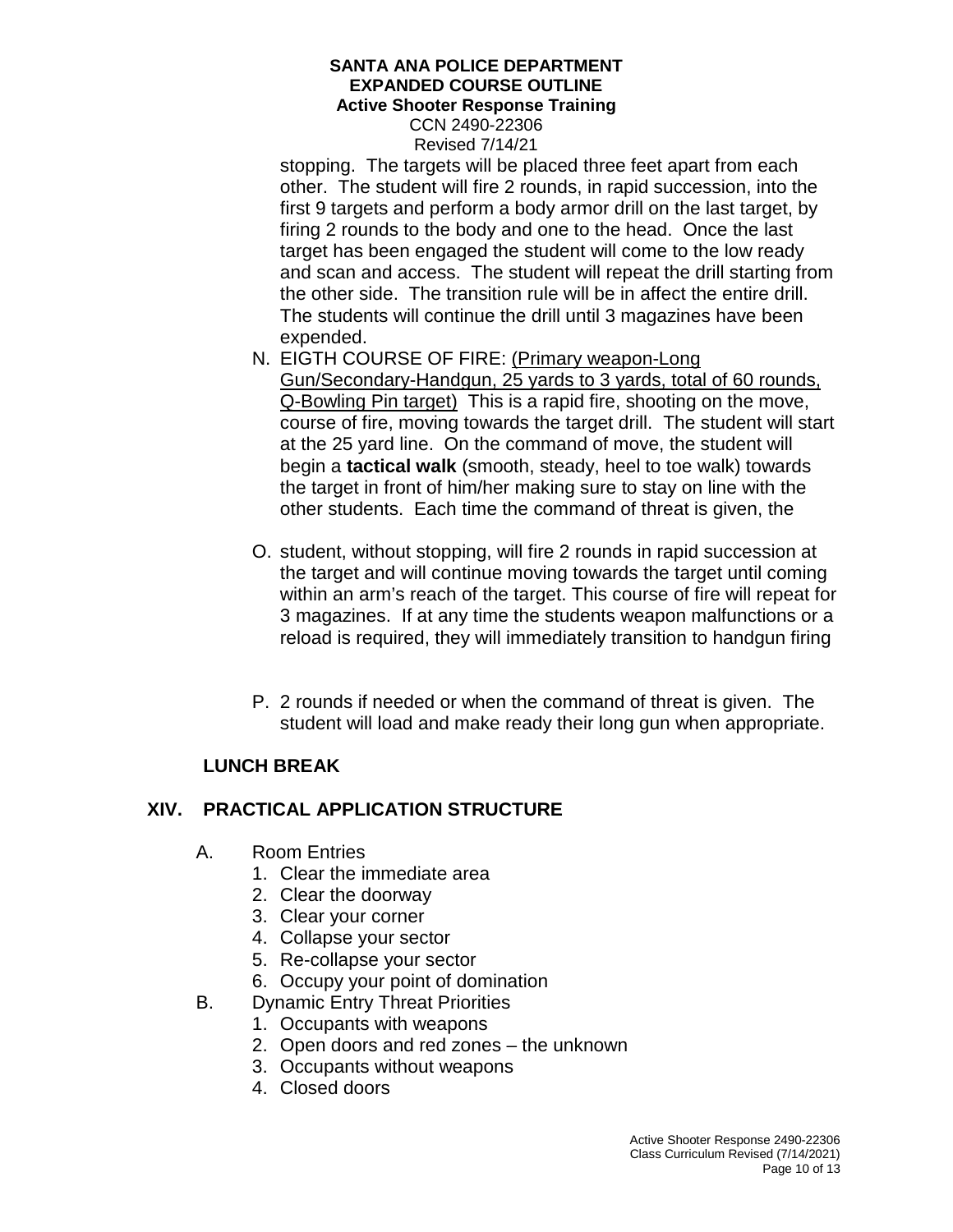CCN 2490-22306 Revised 7/14/21

C. Clearing Hallways 1. "L" or "T" shaped

## **XV. DEBRIEF**

- A. Review Learning Objectives
- B. 3<sup>rd</sup> Day Overview

## **Day 3**

*Minimum standards of performance shall be tested by an instructor observing the trainee during their participation in facilitated discussions, case study analysis, and scenarios. If the trainee does not meet minimum standards, as established by the presenter, remediation will be provided until the standard is met.*

### **XVI. SIMUNITION SAFETY BRIEF**

- A. Simunition Safety Brief Mandatory
	- 1. Identify physical dangers of training site and other foreign objects in training surroundings
	- 2. Introduced dangers unauthorized training weapons, replica weapons, duty weapons, sharps (knives, etc.) and unauthorized props
	- 3. Identify Safety Zones
- B. Safety Instructor Pointed for each Scenario
	- 1. Safety instructor identity and role
	- 2. Safety instructor identifiable
	- 3. Safety instructor never be participant in any scenario

## **XVII. PRACTICAL APPLICATION**

- A. Team Member Responsibilities
	- 1. Point man
	- 2. Team Leader
	- 3. Breacher
	- 4. Rear security
- B. Demonstrate the Principles of Room Clearing
	- 1. Demonstrate the Ability to Define Areas of Responsibilities and Sectors of Fire
	- 2. Demonstrate Entry Techniques
	- 3. Demonstrate the Ability to Communicate During an Assault
	- 4. Demonstrate the Ability to Conduct a Dynamic Entry
- C. Demonstrate Unified Command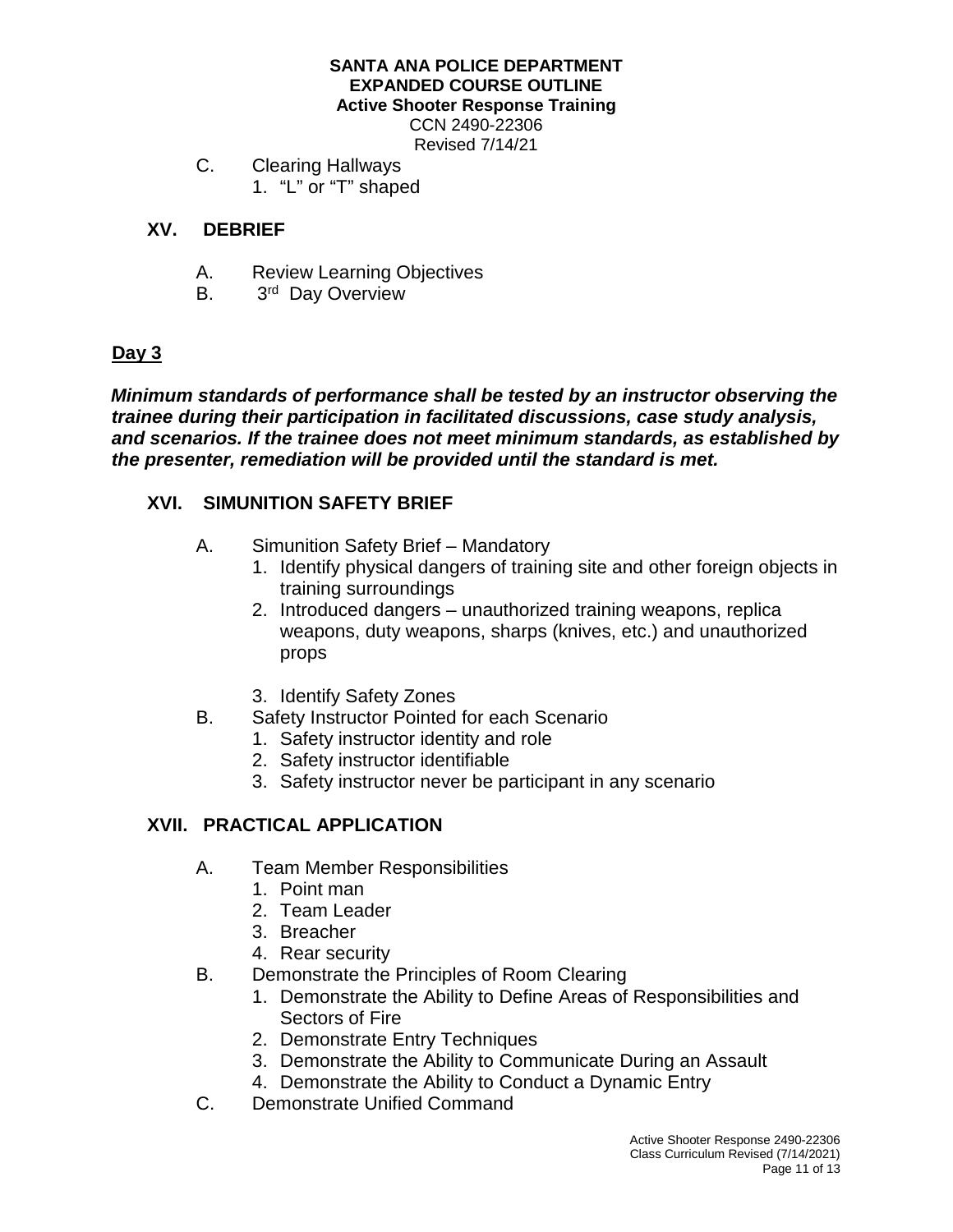CCN 2490-22306 Revised 7/14/21

- 1. Establish Casualty Collect Points
- 2. Set up Safety Corridors
- 3. Identify Incident Command
- 4. Coordinate Force Protection
- 5. Establish Rescue Task Forces

### **XVIII. PRACTICAL APPLICATION-FORCE ON FORCE SCENARIOS**

- A. Tape drills
	- 1. Explanation
	- 2. Concept / Value
- B. Search Team Formations
	- 1. Two officer movement techniques
	- 2. Four officer movement techniques
- C. Dynamic Room Entry
	- 1. Speed
	- 2. Surprise
	- 3. Violence of Action
- D. Room Entries
	- 1. Clear the immediate area
	- 2. Clear the doorway
	- 3. Clear your corner
	- 4. Collapse your sector
	- 5. Re-collapse your sector
	- 6. Occupy your point of domination
- E. Dynamic Entry Threat Priorities
	- 1. Occupants with weapons
	- 2. Open doors and red zones the unknown
	- 3. Occupants without weapons
	- 4. Closed doors
- F. Clearing Hallways
	- 1. "L" or "T" shaped
	- 2. Israel Lean
	- 3. High/Low

### **LUNCH BREAK**

### **XIX. PRACTICAL APPLICATION STRUCTURE FINAL TRAINING EXERCISE (FTX)**

A. Suspect /Person Encounter